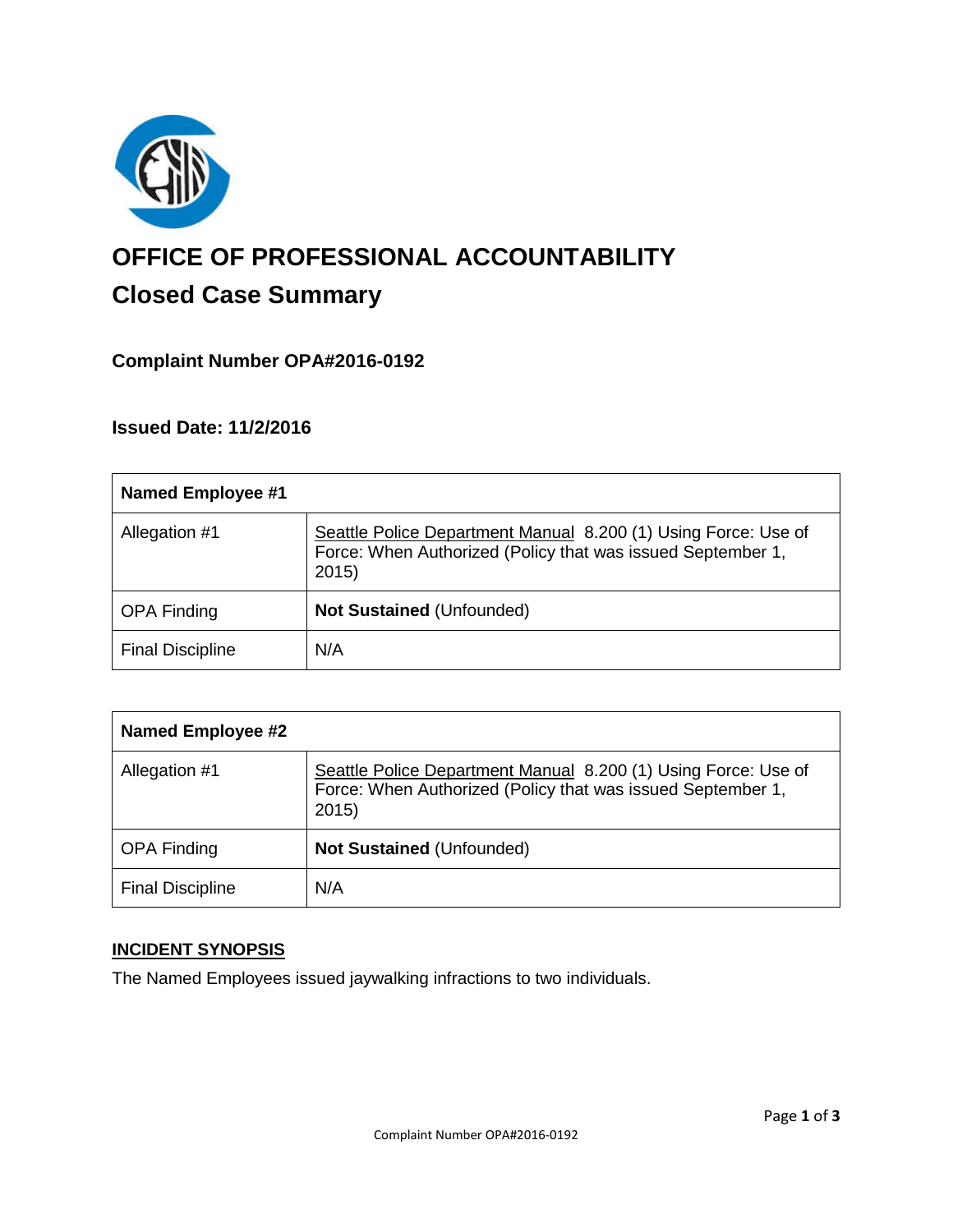# **COMPLAINT**

The complainant reported that he and a friend were harassed by the Named Employees, who ticketed them for jaywalking and made "slanderous accusations" stating that the last jaywalkers they cited were crack dealers. The complainant reported that when he started to record the event, one of the Named Employees pushed him. The complainant complained that the tickets were not properly explained to them and were not legible.

# **INVESTIGATION**

The OPA investigation included the following actions:

- 1. Review of the complaint email
- 2. Search for and review of all relevant records and other evidence
- 3. Interviews of SPD employees

# **ANALYSIS AND CONCLUSION**

The complainant alleged that Named Employee #1 and #2 stopped him for jaywalking, made slanderous remarks and used force when he tried to video the Named Employees. The complainant would not respond to requests for an interview by OPA. The Named Employees stated that the complainant and another individual crossed against the red. They were warned about the infraction. A few minutes later the same two individuals again started to cross against the red light, and Named Employee #2 yelled a warning for them to stop. The complainant continued with the traffic infraction so the Named Employees stopped them. While issuing them a ticket for jaywalking the complainant attempted to take a selfie with the Named Employees. As he backed up to get a better picture he ran into Named Employee #2. Named Employee #2 pushed against the complainant's back to move him away so he could complete the ticket. Named Employee #2 described the force as less than the threshold for reportable force. The Named Employee's supervisor was present on the scene and witnessed the push. The supervisor described the push as gentle not rising to the level of reportable force. Based on the preponderance of the evidence the OPA Director found that the Named Employees did not use reportable force.

### **FINDINGS**

### **Named Employee #1**

#### Allegation #1

The preponderance of the evidence showed that Named Employee #1 did not use reportable force. Therefore a finding of **Not Sustained** (Unfounded) was issued for *Using Force: Use of Force: When Authorized.*